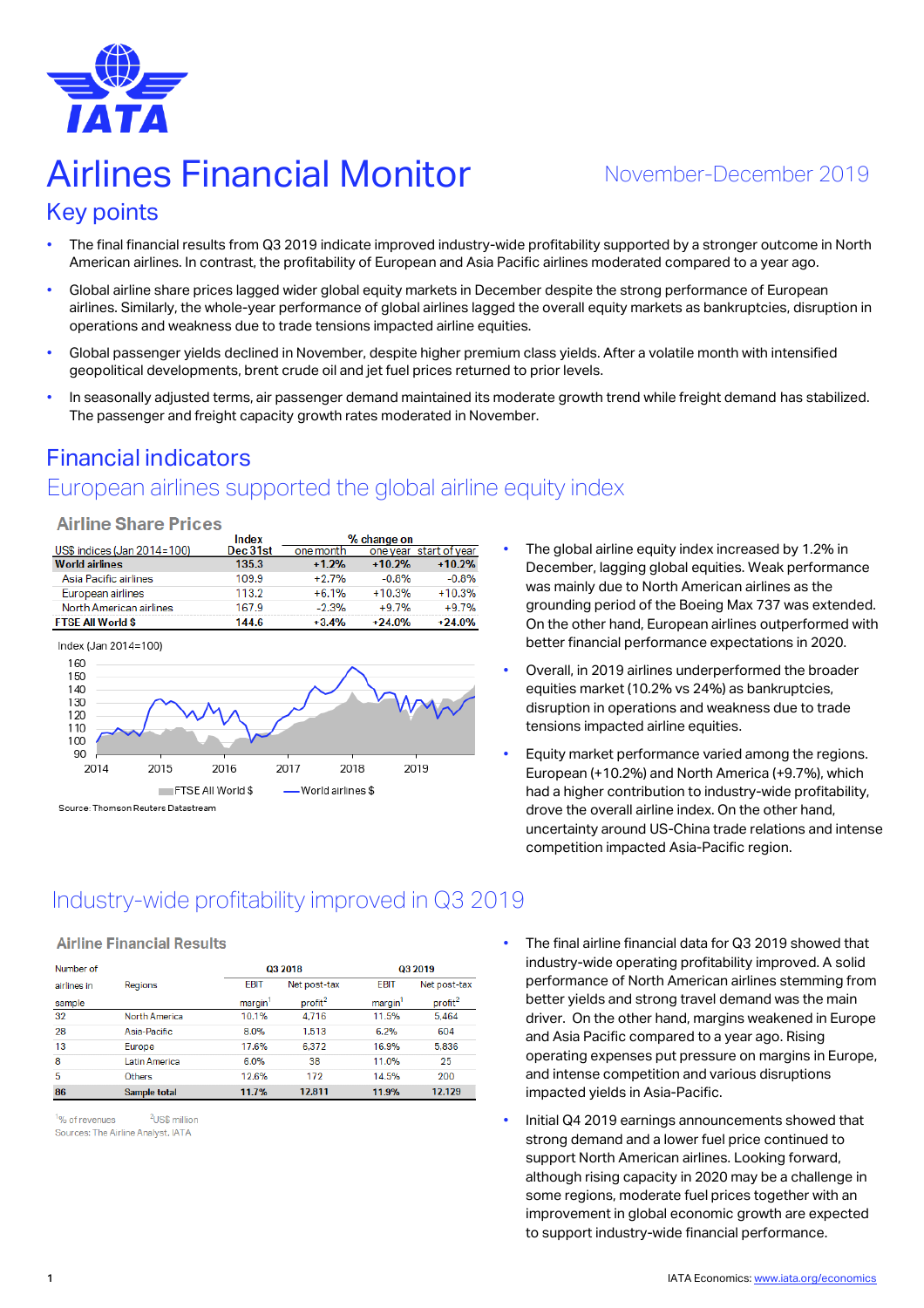#### Industry-wide free cash flow generation was stronger than a year ago

| -------     |                     |                   |       |           |                   |       |           |
|-------------|---------------------|-------------------|-------|-----------|-------------------|-------|-----------|
| Number of   |                     | Q3 2018           |       |           | Q3 2019           |       |           |
| airlines in | Regions             | Net cash          |       | Free cash | Net cash          |       | Free cash |
| sample      |                     | flow <sup>2</sup> | Capex | flow      | flow <sup>2</sup> | Capex | flow      |
| 14          | North America       | 9.5%              | 9.1%  | 0.4%      | 12.9%             | 8.7%  | 4.2%      |
| 24          | Asia-Pacific        | 12.6%             | 12.7% | 0.0%      | 11.2%             | 10.3% | 0.9%      |
| 10          | Europe              | 6.4%              | 10.7% | $-4.3%$   | 12.2%             | 11.3% | 0.9%      |
| 6           | Latin America       | 6.3%              | 7.7%  | $-1.3%$   | 12.4%             | 8.5%  | 3.9%      |
| 3           | <b>Others</b>       | 9.2%              | 11.3% | $-2.1%$   | 20.5%             | 9.5%  | 11.0%     |
| 57          | <b>Sample total</b> | 9.4%              | 10.3% | $-0.9%$   | 12.4%             | 9.7%  | 2.7%      |

1% of revenues <sup>2</sup>From operating activities Sources: The Airline Analyst, IATA

Airline Cash Elow

- Industry-wide free cash flow (FCF) in Q3 2019 was higher than a year ago, with improvement widespread across regions. Overall, better net cash flow from operations and controlled capital spending resulted in stronger industry-wide free cash flow generation.
- North American airlines continued to outperform other regions in terms of FCF generation. The European carriers showed a turnaround compared to previous year driven by higher cash flow generation from operating activities despite higher capital spending. Latin American airlines showed a marked improvement, as the increase in cash flow outweighed a rise in capital spending. For airlines in Asia-Pacific, controlled capital spending balanced the impact of weaker bottom-line figures.

#### Fuel costs High volatility in oil prices amid rising geopolitical tensions and trade deal



- Brent crude oil and jet fuel prices climbed as high as US\$70/bbl and US\$84/bbl, respectively amid increased tension between US and Iran in January. However, the oil price impact was short-lived, similar to the September 2019 oil field attack in Saudi Arabia which caused a temporary cut in oil production.
- At the time of writing this report, the price of Brent crude oil stands at US\$65/bbl and the jet fuel price is at US\$77/bbl. Looking forward, reduced production among oil exporting countries will continue to balance slower growth in demand. However, we expect high volatility in oil and jet fuel prices to continue in 2020 as oil prices remain vulnerable to intensified geopolitical risks.

#### Yields and premium revenues



- Global passenger yields declined despite higher premium class yields
	- Following a short-lived improvement in October, global base passenger yields (ie excluding surcharges and ancillary revenues) eased modestly in US dollar terms in November despite the improvement in premium class yields.
	- In the last three months, economy class yields trended downwards, while premium class yields improved in the last two months. However, both economy and premium class yields are c.3% lower than their level at the beginning of the year.
	- In 2020, moderate economic growth together with the planned capacity increases in some regions will likely maintain downward pressure on yields.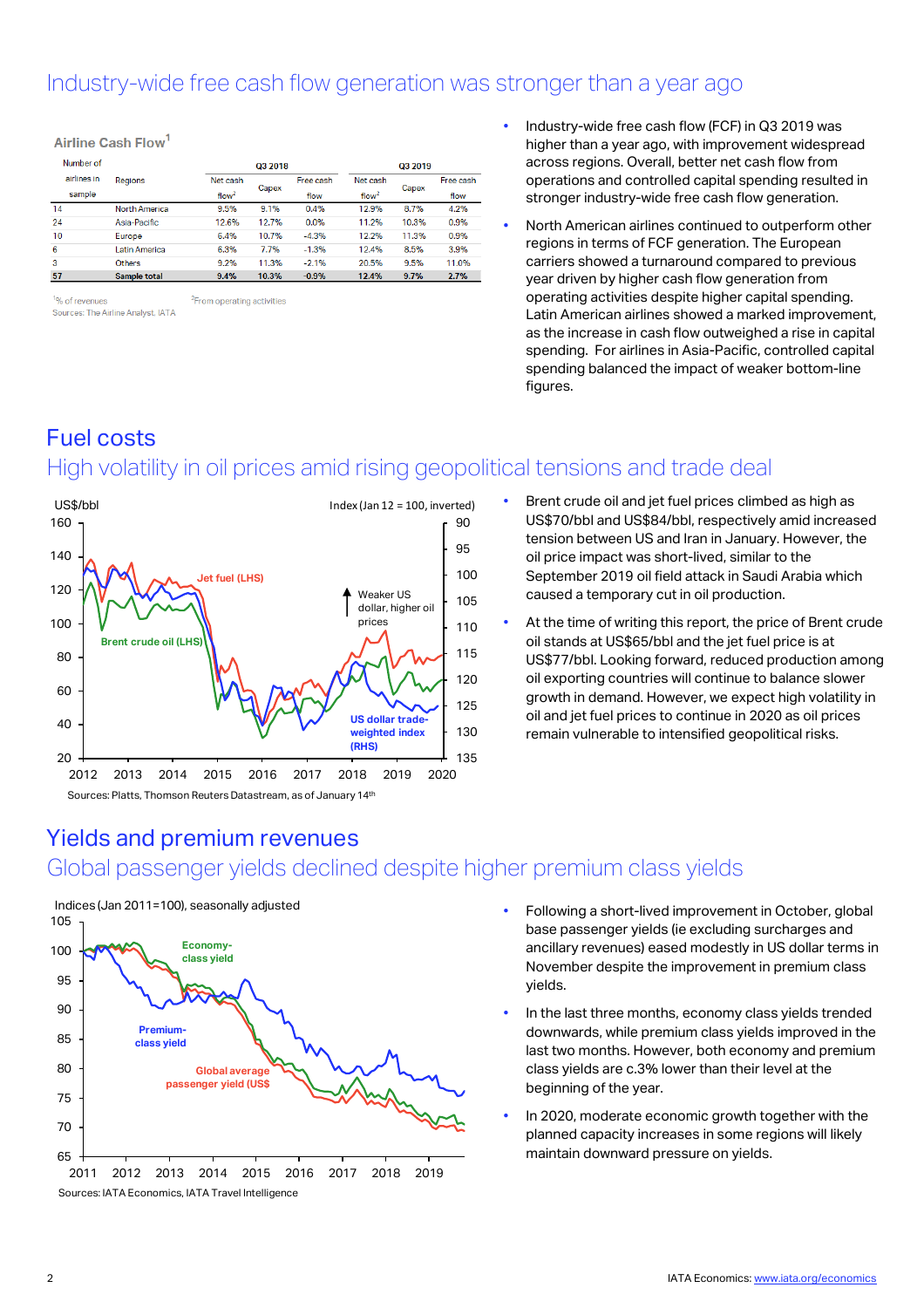#### International premium traffic and revenue shares remained stable



- Premium-class passengers accounted for 5.0% of total international origin-destination traffic between January-October 2019. This proportion was marginally lower (down 0.2ppt) compared to the same period a year ago. In terms of revenue, the share of premium-class passengers improved by 0.5 ppt to 30.2% of total international revenues.
- In October (latest available data), weakness in the global economy and uncertainties related to world trade continued to weigh on business travel as has been the case since the end of last year. Premium passenger traffic growth outpaced its economy counterpart only in the North Atlantic and Asia-Southwest Pacific markets. On the revenue side, the largest outperformance of premium fares (vs economy) has continued to be in the Nth-Sth America and Within Europe markets.

#### Demand

## Passenger traffic continued its modest growth, while cargo volumes stabilized



- In seasonally adjusted (SA) terms, revenue passenger kilometres (RPKs) maintained the moderate growth trend in November but the year-on-year growth rate has softened to 3.5% pa. On the cargo side, SA freight tonne kilometres (FTK) moved slightly up in November, but the overall trend indicates stability on the cargo side.
- Our latest forecasts point to a continuation in the moderate growth trend in 2020, with RPKs set to increase by 4.1% for the year as a whole. Although there are risks on the cargo side, we expect to see a modest rebound in FTKs in 2020, with growth of 2.0% after a decline of more than 3.0% this year.

#### **Capacity** Both passenger and freight capacity stabilized

# **Air Passenger and Air Freight Capacity**



- Growth in SA industry-wide available seat kilometres (ASKs) continued to moderate in November. In year-on-year terms, the capacity growth rate eased to 1.7%. There is considerable regional variation as ASK growth turned negative in the Middle East and Europe. Nevertheless, North America and Asia Pacific continued to be the leading regions.
- Similarly, growth in available freight tonne kilometres (AFTKs) moderated in November. Yearon-year industry-wide growth is currently 2.8%, although capacity is growing at a double-digit pace for African airlines. Europe and North America record solid, if less spectacular capacity growth.